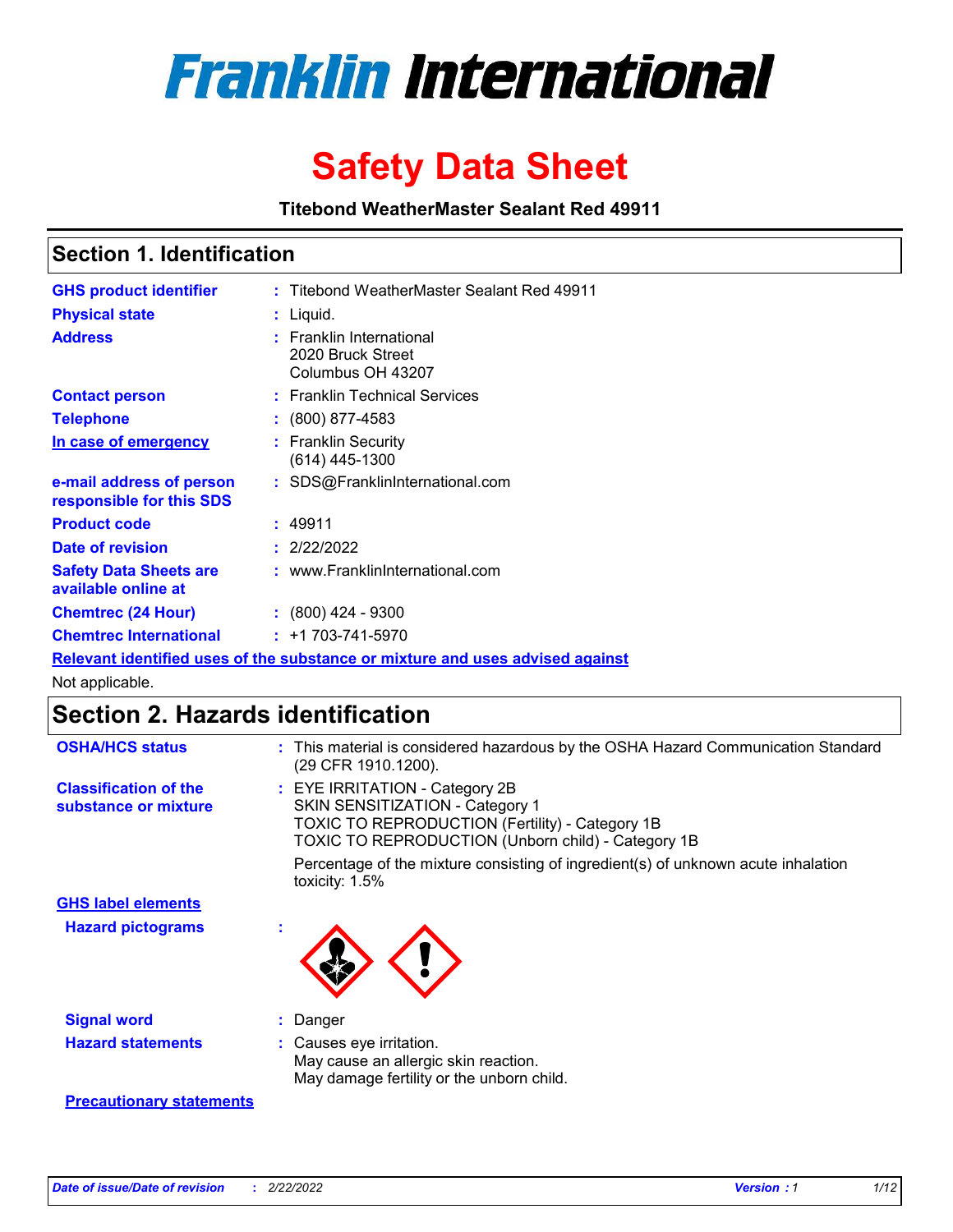### **Section 2. Hazards identification**

| <b>Prevention</b>                          | : Obtain special instructions before use. Do not handle until all safety precautions have<br>been read and understood. Wear protective gloves. Wear eye or face protection.<br>Wear protective clothing. Avoid breathing vapor. Wash hands thoroughly after handling.<br>Contaminated work clothing must not be allowed out of the workplace.                                                        |
|--------------------------------------------|------------------------------------------------------------------------------------------------------------------------------------------------------------------------------------------------------------------------------------------------------------------------------------------------------------------------------------------------------------------------------------------------------|
| <b>Response</b>                            | : IF exposed or concerned: Get medical attention. IF ON SKIN: Wash with plenty of<br>soap and water. Wash contaminated clothing before reuse. If skin irritation or rash<br>occurs: Get medical attention. IF IN EYES: Rinse cautiously with water for several<br>minutes. Remove contact lenses, if present and easy to do. Continue rinsing. If eye<br>irritation persists: Get medical attention. |
| <b>Storage</b>                             | : Store locked up.                                                                                                                                                                                                                                                                                                                                                                                   |
| <b>Disposal</b>                            | : Dispose of contents and container in accordance with all local, regional, national and<br>international regulations.                                                                                                                                                                                                                                                                               |
| <b>Hazards not otherwise</b><br>classified | : Product generates methanol during cure.                                                                                                                                                                                                                                                                                                                                                            |
|                                            |                                                                                                                                                                                                                                                                                                                                                                                                      |

## **Section 3. Composition/information on ingredients**

| <b>Substance/mixture</b><br>Mixture                  |               |                     |
|------------------------------------------------------|---------------|---------------------|
| <b>Ingredient name</b>                               | $\frac{9}{6}$ | <b>CAS number</b>   |
| 3-aminopropyltriethoxysilane<br>Dibutyltin dilaurate | ≤3<br>≤0.3    | 919-30-2<br>77-58-7 |

Any concentration shown as a range is to protect confidentiality or is due to batch variation.

**There are no additional ingredients present which, within the current knowledge of the supplier and in the concentrations applicable, are classified as hazardous to health or the environment and hence require reporting in this section.**

**Occupational exposure limits, if available, are listed in Section 8.**

### **Section 4. First aid measures**

| <b>Description of necessary first aid measures</b> |                                                                                                                                                                                                                                                                                                                                                                                                                                                                                                                                                                                                                                                                                                                                                                           |  |  |  |
|----------------------------------------------------|---------------------------------------------------------------------------------------------------------------------------------------------------------------------------------------------------------------------------------------------------------------------------------------------------------------------------------------------------------------------------------------------------------------------------------------------------------------------------------------------------------------------------------------------------------------------------------------------------------------------------------------------------------------------------------------------------------------------------------------------------------------------------|--|--|--|
| <b>Eye contact</b>                                 | : Immediately flush eyes with plenty of water, occasionally lifting the upper and lower<br>eyelids. Check for and remove any contact lenses. Continue to rinse for at least 10<br>minutes. If irritation persists, get medical attention.                                                                                                                                                                                                                                                                                                                                                                                                                                                                                                                                 |  |  |  |
| <b>Inhalation</b>                                  | : Remove victim to fresh air and keep at rest in a position comfortable for breathing. If<br>not breathing, if breathing is irregular or if respiratory arrest occurs, provide artificial<br>respiration or oxygen by trained personnel. It may be dangerous to the person providing<br>aid to give mouth-to-mouth resuscitation. Get medical attention. If unconscious, place<br>in recovery position and get medical attention immediately. Maintain an open airway.<br>Loosen tight clothing such as a collar, tie, belt or waistband. In case of inhalation of<br>decomposition products in a fire, symptoms may be delayed. The exposed person may<br>need to be kept under medical surveillance for 48 hours.                                                       |  |  |  |
| <b>Skin contact</b>                                | : Wash with plenty of soap and water. Remove contaminated clothing and shoes. Wash<br>contaminated clothing thoroughly with water before removing it, or wear gloves.<br>Continue to rinse for at least 10 minutes. Get medical attention. In the event of any<br>complaints or symptoms, avoid further exposure. Wash clothing before reuse. Clean<br>shoes thoroughly before reuse.                                                                                                                                                                                                                                                                                                                                                                                     |  |  |  |
| <b>Ingestion</b>                                   | : Wash out mouth with water. Remove dentures if any. Remove victim to fresh air and<br>keep at rest in a position comfortable for breathing. If material has been swallowed and<br>the exposed person is conscious, give small quantities of water to drink. Stop if the<br>exposed person feels sick as vomiting may be dangerous. Do not induce vomiting<br>unless directed to do so by medical personnel. If vomiting occurs, the head should be<br>kept low so that vomit does not enter the lungs. Get medical attention. Never give<br>anything by mouth to an unconscious person. If unconscious, place in recovery position<br>and get medical attention immediately. Maintain an open airway. Loosen tight clothing<br>such as a collar, tie, belt or waistband. |  |  |  |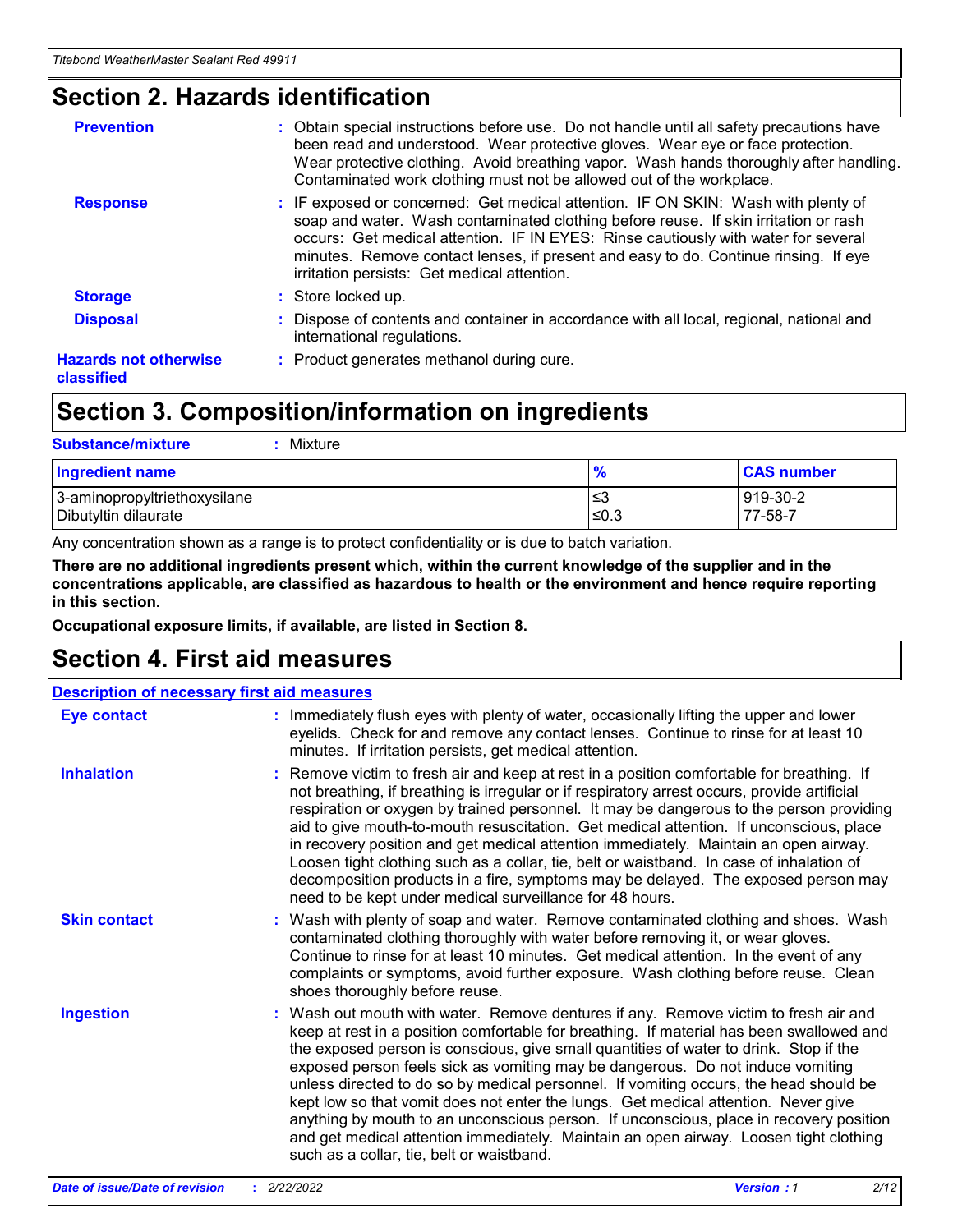## **Section 4. First aid measures**

| Most important symptoms/effects, acute and delayed |  |                                                                                                                                                                                                                                                                                                                                                                                                                 |  |
|----------------------------------------------------|--|-----------------------------------------------------------------------------------------------------------------------------------------------------------------------------------------------------------------------------------------------------------------------------------------------------------------------------------------------------------------------------------------------------------------|--|
| <b>Potential acute health effects</b>              |  |                                                                                                                                                                                                                                                                                                                                                                                                                 |  |
| <b>Eye contact</b>                                 |  | : May cause eye irritation.                                                                                                                                                                                                                                                                                                                                                                                     |  |
| <b>Inhalation</b>                                  |  | : No known significant effects or critical hazards.                                                                                                                                                                                                                                                                                                                                                             |  |
| <b>Skin contact</b>                                |  | : May cause skin irritation.                                                                                                                                                                                                                                                                                                                                                                                    |  |
| <b>Ingestion</b>                                   |  | : No known significant effects or critical hazards.                                                                                                                                                                                                                                                                                                                                                             |  |
| <b>Over-exposure signs/symptoms</b>                |  |                                                                                                                                                                                                                                                                                                                                                                                                                 |  |
| <b>Eye contact</b>                                 |  | : Adverse symptoms may include the following:<br>irritation<br>watering<br>redness                                                                                                                                                                                                                                                                                                                              |  |
| <b>Inhalation</b>                                  |  | : Adverse symptoms may include the following:<br>reduced fetal weight<br>increase in fetal deaths<br>skeletal malformations                                                                                                                                                                                                                                                                                     |  |
| <b>Skin contact</b>                                |  | : Adverse symptoms may include the following:<br>irritation<br>redness<br>reduced fetal weight<br>increase in fetal deaths<br>skeletal malformations                                                                                                                                                                                                                                                            |  |
| <b>Ingestion</b>                                   |  | : Adverse symptoms may include the following:<br>reduced fetal weight<br>increase in fetal deaths<br>skeletal malformations                                                                                                                                                                                                                                                                                     |  |
|                                                    |  | <b>Indication of immediate medical attention and special treatment needed, if necessary</b>                                                                                                                                                                                                                                                                                                                     |  |
| <b>Notes to physician</b>                          |  | : In case of inhalation of decomposition products in a fire, symptoms may be delayed.<br>The exposed person may need to be kept under medical surveillance for 48 hours.                                                                                                                                                                                                                                        |  |
| <b>Specific treatments</b>                         |  | : No specific treatment.                                                                                                                                                                                                                                                                                                                                                                                        |  |
| <b>Protection of first-aiders</b>                  |  | : No action shall be taken involving any personal risk or without suitable training. If it is<br>suspected that fumes are still present, the rescuer should wear an appropriate mask or<br>self-contained breathing apparatus. It may be dangerous to the person providing aid to<br>give mouth-to-mouth resuscitation. Wash contaminated clothing thoroughly with water<br>before removing it, or wear gloves. |  |

**See toxicological information (Section 11)**

### **Section 5. Fire-fighting measures**

| <b>Extinguishing media</b>                             |                                                                                                                                                                                                     |
|--------------------------------------------------------|-----------------------------------------------------------------------------------------------------------------------------------------------------------------------------------------------------|
| <b>Suitable extinguishing</b><br>media                 | : Use an extinguishing agent suitable for the surrounding fire.                                                                                                                                     |
| <b>Unsuitable extinguishing</b><br>media               | : None known.                                                                                                                                                                                       |
| <b>Specific hazards arising</b><br>from the chemical   | : In a fire or if heated, a pressure increase will occur and the container may burst.                                                                                                               |
| <b>Hazardous thermal</b><br>decomposition products     | : Decomposition products may include the following materials:<br>carbon dioxide<br>carbon monoxide<br>nitrogen oxides<br>metal oxide/oxides                                                         |
| <b>Special protective actions</b><br>for fire-fighters | : Promptly isolate the scene by removing all persons from the vicinity of the incident if<br>there is a fire. No action shall be taken involving any personal risk or without suitable<br>training. |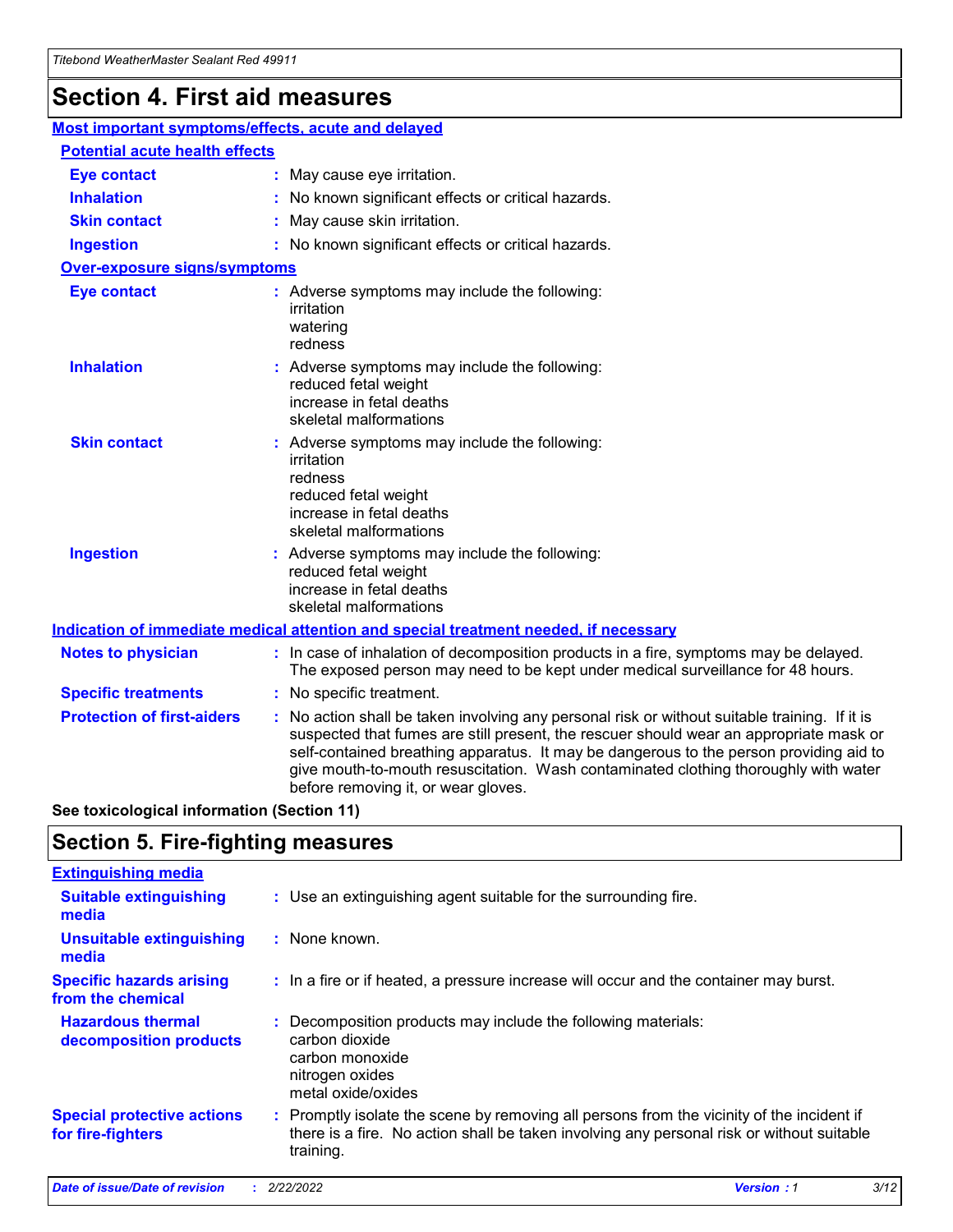### **Section 5. Fire-fighting measures**

**Special protective equipment for fire-fighters** Fire-fighters should wear appropriate protective equipment and self-contained breathing **:** apparatus (SCBA) with a full face-piece operated in positive pressure mode.

### **Section 6. Accidental release measures**

#### **Personal precautions, protective equipment and emergency procedures**

| For non-emergency<br>personnel                               | : No action shall be taken involving any personal risk or without suitable training.<br>Evacuate surrounding areas. Keep unnecessary and unprotected personnel from<br>entering. Do not touch or walk through spilled material. Avoid breathing vapor or mist.<br>Provide adequate ventilation. Wear appropriate respirator when ventilation is<br>inadequate. Put on appropriate personal protective equipment.                                                                                                                                                                                                                                                                                             |
|--------------------------------------------------------------|--------------------------------------------------------------------------------------------------------------------------------------------------------------------------------------------------------------------------------------------------------------------------------------------------------------------------------------------------------------------------------------------------------------------------------------------------------------------------------------------------------------------------------------------------------------------------------------------------------------------------------------------------------------------------------------------------------------|
|                                                              | For emergency responders : If specialized clothing is required to deal with the spillage, take note of any information in<br>Section 8 on suitable and unsuitable materials. See also the information in "For non-<br>emergency personnel".                                                                                                                                                                                                                                                                                                                                                                                                                                                                  |
| <b>Environmental precautions</b>                             | : Avoid dispersal of spilled material and runoff and contact with soil, waterways, drains<br>and sewers. Inform the relevant authorities if the product has caused environmental<br>pollution (sewers, waterways, soil or air).                                                                                                                                                                                                                                                                                                                                                                                                                                                                              |
| <b>Methods and materials for containment and cleaning up</b> |                                                                                                                                                                                                                                                                                                                                                                                                                                                                                                                                                                                                                                                                                                              |
| <b>Small spill</b>                                           | : Stop leak if without risk. Move containers from spill area. Dilute with water and mop up<br>if water-soluble. Alternatively, or if water-insoluble, absorb with an inert dry material and<br>place in an appropriate waste disposal container. Dispose of via a licensed waste<br>disposal contractor.                                                                                                                                                                                                                                                                                                                                                                                                     |
| <b>Large spill</b>                                           | : Stop leak if without risk. Move containers from spill area. Approach release from<br>upwind. Prevent entry into sewers, water courses, basements or confined areas. Wash<br>spillages into an effluent treatment plant or proceed as follows. Contain and collect<br>spillage with non-combustible, absorbent material e.g. sand, earth, vermiculite or<br>diatomaceous earth and place in container for disposal according to local regulations<br>(see Section 13). Dispose of via a licensed waste disposal contractor. Contaminated<br>absorbent material may pose the same hazard as the spilled product. Note: see<br>Section 1 for emergency contact information and Section 13 for waste disposal. |

### **Section 7. Handling and storage**

| <b>Precautions for safe handling</b>                                             |                                                                                                                                                                                                                                                                                                                                                                                                                                                                                                                                                                                                                                                                                                                                                                                                                                                  |
|----------------------------------------------------------------------------------|--------------------------------------------------------------------------------------------------------------------------------------------------------------------------------------------------------------------------------------------------------------------------------------------------------------------------------------------------------------------------------------------------------------------------------------------------------------------------------------------------------------------------------------------------------------------------------------------------------------------------------------------------------------------------------------------------------------------------------------------------------------------------------------------------------------------------------------------------|
| <b>Protective measures</b>                                                       | : Put on appropriate personal protective equipment (see Section 8). Persons with a<br>history of skin sensitization problems should not be employed in any process in which<br>this product is used. Avoid exposure - obtain special instructions before use. Avoid<br>exposure during pregnancy. Do not handle until all safety precautions have been read<br>and understood. Do not get in eyes or on skin or clothing. Do not ingest. Avoid<br>breathing vapor or mist. If during normal use the material presents a respiratory hazard,<br>use only with adequate ventilation or wear appropriate respirator. Keep in the original<br>container or an approved alternative made from a compatible material, kept tightly<br>closed when not in use. Empty containers retain product residue and can be hazardous.<br>Do not reuse container. |
| <b>Advice on general</b><br>occupational hygiene                                 | : Eating, drinking and smoking should be prohibited in areas where this material is<br>handled, stored and processed. Workers should wash hands and face before eating,<br>drinking and smoking. Remove contaminated clothing and protective equipment before<br>entering eating areas. See also Section 8 for additional information on hygiene<br>measures.                                                                                                                                                                                                                                                                                                                                                                                                                                                                                    |
| <b>Conditions for safe storage,</b><br>including any<br><b>incompatibilities</b> | : Store between the following temperatures: 0 to 120 $\degree$ C (32 to 248 $\degree$ F). Store in<br>accordance with local regulations. Store in original container protected from direct<br>sunlight in a dry, cool and well-ventilated area, away from incompatible materials (see<br>Section 10) and food and drink. Store locked up. Keep container tightly closed and<br>sealed until ready for use. Containers that have been opened must be carefully<br>resealed and kept upright to prevent leakage. Do not store in unlabeled containers.<br>Use appropriate containment to avoid environmental contamination. See Section 10 for<br>incompatible materials before handling or use.                                                                                                                                                   |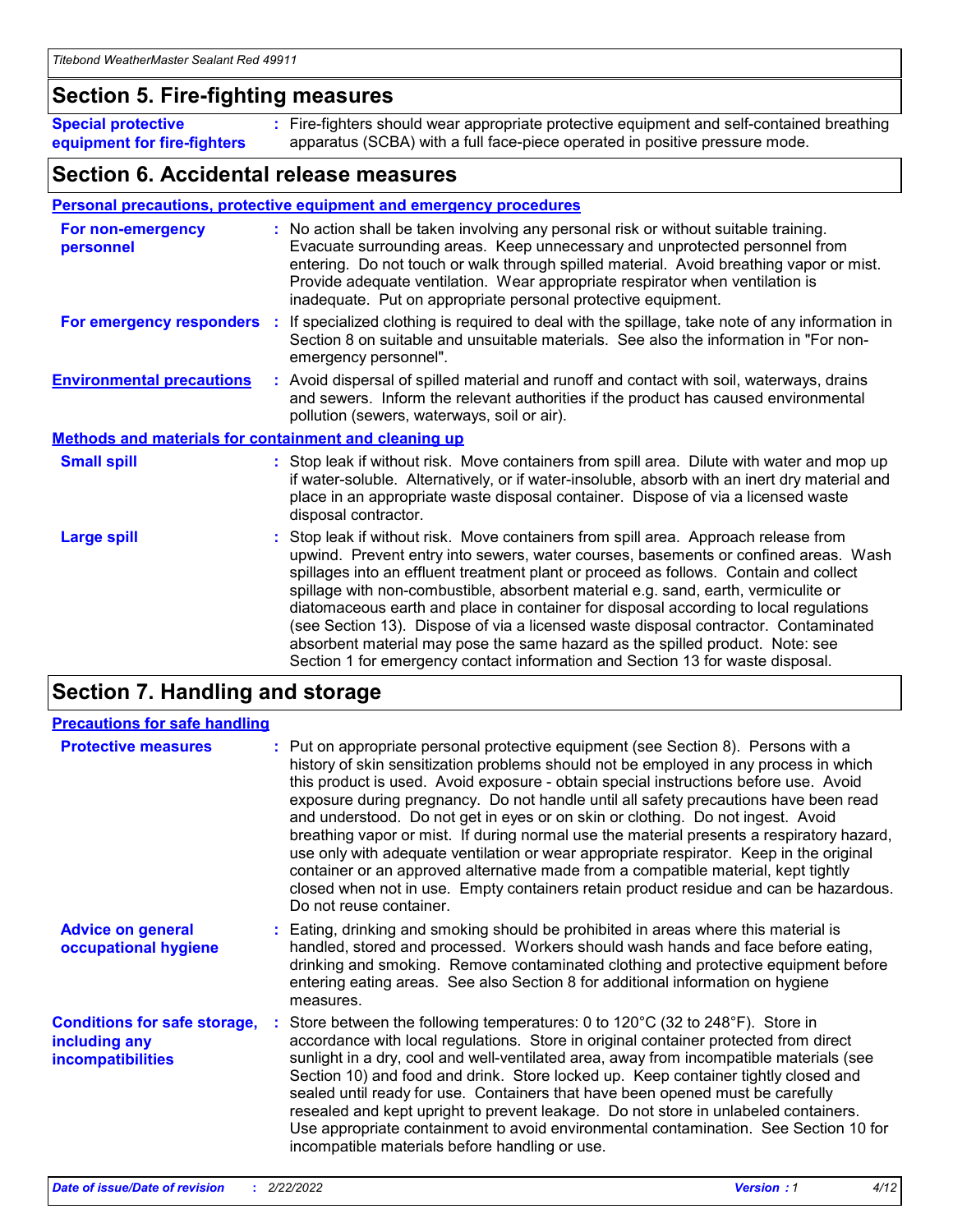## **Section 8. Exposure controls/personal protection**

#### **Control parameters**

#### **Occupational exposure limits**

| <b>Ingredient name</b>                               |    |                        | <b>Exposure limits</b>                                                                                                                                                                                                                                                                                                                                                                                                                                                                                                                                                                                                 |
|------------------------------------------------------|----|------------------------|------------------------------------------------------------------------------------------------------------------------------------------------------------------------------------------------------------------------------------------------------------------------------------------------------------------------------------------------------------------------------------------------------------------------------------------------------------------------------------------------------------------------------------------------------------------------------------------------------------------------|
| 3-aminopropyltriethoxysilane<br>Dibutyltin dilaurate |    |                        | None.<br>ACGIH TLV (United States, 3/2019). Absorbed through skin.<br>Notes: as Sn<br>TWA: $0.1 \text{ mg/m}^3$ , (as Sn) 8 hours.<br>STEL: 0.2 mg/m <sup>3</sup> , (as Sn) 15 minutes.<br>NIOSH REL (United States, 10/2016). Absorbed through skin.<br>Notes: as Sn<br>TWA: 0.1 mg/m <sup>3</sup> , (as Sn) 10 hours.<br>OSHA PEL (United States, 5/2018). Notes: as Sn<br>TWA: $0.1 \text{ mg/m}^3$ , (as Sn) 8 hours.<br>OSHA PEL 1989 (United States, 3/1989). Absorbed through skin.<br>Notes: measured as Sn<br>TWA: 0.1 mg/m <sup>3</sup> , (measured as Sn) 8 hours. Form: Organic                            |
| <b>Appropriate engineering</b><br>controls           |    |                        | : If user operations generate dust, fumes, gas, vapor or mist, use process enclosures,<br>local exhaust ventilation or other engineering controls to keep worker exposure to<br>airborne contaminants below any recommended or statutory limits.                                                                                                                                                                                                                                                                                                                                                                       |
| <b>Environmental exposure</b><br>controls            |    |                        | Emissions from ventilation or work process equipment should be checked to ensure<br>they comply with the requirements of environmental protection legislation. In some<br>cases, fume scrubbers, filters or engineering modifications to the process equipment<br>will be necessary to reduce emissions to acceptable levels.                                                                                                                                                                                                                                                                                          |
| <b>Individual protection measures</b>                |    |                        |                                                                                                                                                                                                                                                                                                                                                                                                                                                                                                                                                                                                                        |
| <b>Hygiene measures</b>                              |    |                        | : Wash hands, forearms and face thoroughly after handling chemical products, before<br>eating, smoking and using the lavatory and at the end of the working period.<br>Appropriate techniques should be used to remove potentially contaminated clothing.<br>Contaminated work clothing should not be allowed out of the workplace. Wash<br>contaminated clothing before reusing. Ensure that eyewash stations and safety<br>showers are close to the workstation location.                                                                                                                                            |
| <b>Eye/face protection</b>                           |    |                        | : Safety eyewear complying with an approved standard should be used when a risk<br>assessment indicates this is necessary to avoid exposure to liquid splashes, mists,<br>gases or dusts. If contact is possible, the following protection should be worn, unless<br>the assessment indicates a higher degree of protection: chemical splash goggles.                                                                                                                                                                                                                                                                  |
| <b>Skin protection</b>                               |    |                        |                                                                                                                                                                                                                                                                                                                                                                                                                                                                                                                                                                                                                        |
| <b>Hand protection</b>                               |    |                        | : Chemical-resistant, impervious gloves complying with an approved standard should be<br>worn at all times when handling chemical products if a risk assessment indicates this is<br>necessary. Considering the parameters specified by the glove manufacturer, check<br>during use that the gloves are still retaining their protective properties. It should be<br>noted that the time to breakthrough for any glove material may be different for different<br>glove manufacturers. In the case of mixtures, consisting of several substances, the<br>protection time of the gloves cannot be accurately estimated. |
| <b>Body protection</b>                               |    | handling this product. | Personal protective equipment for the body should be selected based on the task being<br>performed and the risks involved and should be approved by a specialist before                                                                                                                                                                                                                                                                                                                                                                                                                                                |
| <b>Other skin protection</b>                         |    |                        | : Appropriate footwear and any additional skin protection measures should be selected<br>based on the task being performed and the risks involved and should be approved by a<br>specialist before handling this product.                                                                                                                                                                                                                                                                                                                                                                                              |
| <b>Respiratory protection</b>                        | ÷. | aspects of use.        | Based on the hazard and potential for exposure, select a respirator that meets the<br>appropriate standard or certification. Respirators must be used according to a<br>respiratory protection program to ensure proper fitting, training, and other important                                                                                                                                                                                                                                                                                                                                                         |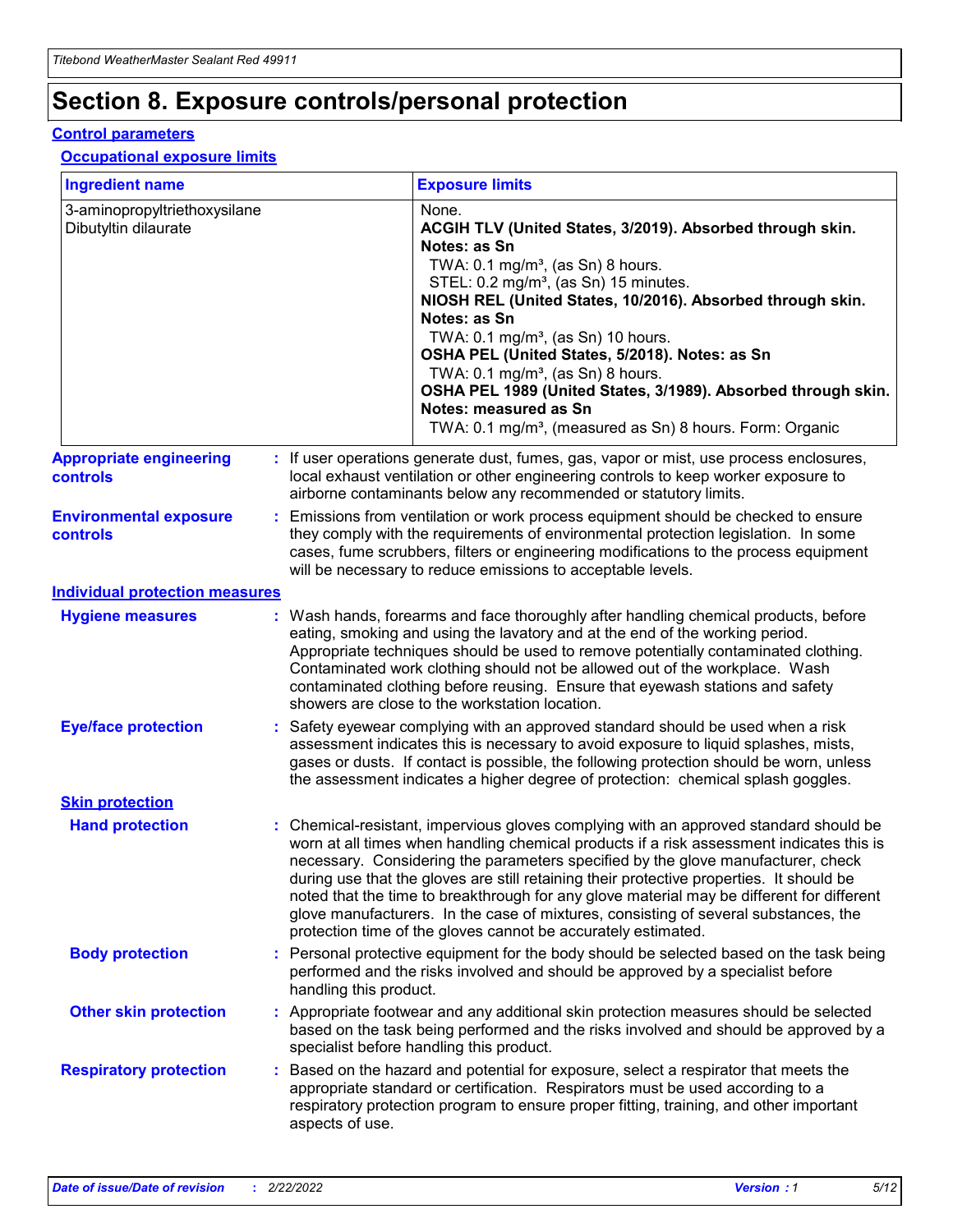### **Section 9. Physical and chemical properties**

#### **Appearance**

| <b>Physical state</b>                             | : Liquid. [Paste.]                                              |
|---------------------------------------------------|-----------------------------------------------------------------|
| Color                                             | $:$ Red.                                                        |
| Odor                                              | : None [Slight]                                                 |
| <b>Odor threshold</b>                             | : Not available.                                                |
| рH                                                | : Not applicable.                                               |
| <b>Melting point</b>                              | : Not available.                                                |
| <b>Boiling point</b>                              | : >100°C (>212°F)                                               |
| <b>Flash point</b>                                | : Closed cup: $>200^{\circ}$ C ( $>392^{\circ}$ F) [Setaflash.] |
| <b>Evaporation rate</b>                           | $:$ <1 (butyl acetate = 1)                                      |
| <b>Flammability (solid, gas)</b>                  | : Not available.                                                |
| Lower and upper explosive<br>(flammable) limits   | : Not available.                                                |
| <b>VOC (less water, less</b><br>exempt solvents)  | $: 0$ g/l                                                       |
|                                                   |                                                                 |
| <b>Volatility</b>                                 | $: 0\%$ (w/w)                                                   |
| <b>Vapor density</b>                              | : Not available.                                                |
| <b>Relative density</b>                           | : 1.4329                                                        |
| <b>Solubility</b>                                 | Insoluble in the following materials: cold water and hot water. |
| <b>Solubility in water</b>                        | : Not available.                                                |
| <b>Partition coefficient: n-</b><br>octanol/water | $:$ Not available.                                              |
| <b>Auto-ignition temperature</b>                  | : Not available.                                                |
| <b>Decomposition temperature</b>                  | : Not available.                                                |

## **Section 10. Stability and reactivity**

| <b>Reactivity</b>                            | : No specific test data related to reactivity available for this product or its ingredients.            |
|----------------------------------------------|---------------------------------------------------------------------------------------------------------|
| <b>Chemical stability</b>                    | : The product is stable.                                                                                |
| <b>Possibility of hazardous</b><br>reactions | : Under normal conditions of storage and use, hazardous reactions will not occur.                       |
| <b>Conditions to avoid</b>                   | : No specific data.                                                                                     |
| <b>Incompatible materials</b>                | : No specific data.                                                                                     |
| <b>Hazardous decomposition</b><br>products   | Under normal conditions of storage and use, hazardous decomposition products should<br>not be produced. |

## **Section 11. Toxicological information**

### **Information on toxicological effects**

#### **Acute toxicity**

| <b>Product/ingredient name</b> | <b>Result</b>           | <b>Species</b> | <b>Dose</b>                | <b>Exposure</b> |
|--------------------------------|-------------------------|----------------|----------------------------|-----------------|
| 3-aminopropyltriethoxysilane   | <b>ILD50 Dermal</b>     | Rabbit         | 4.29 g/kg                  |                 |
| Dibutyltin dilaurate           | ILD50 Oral<br>LD50 Oral | Rat<br>Rat     | $1.57$ g/kg<br>175 $mg/kg$ |                 |
|                                |                         |                |                            |                 |

**Irritation/Corrosion**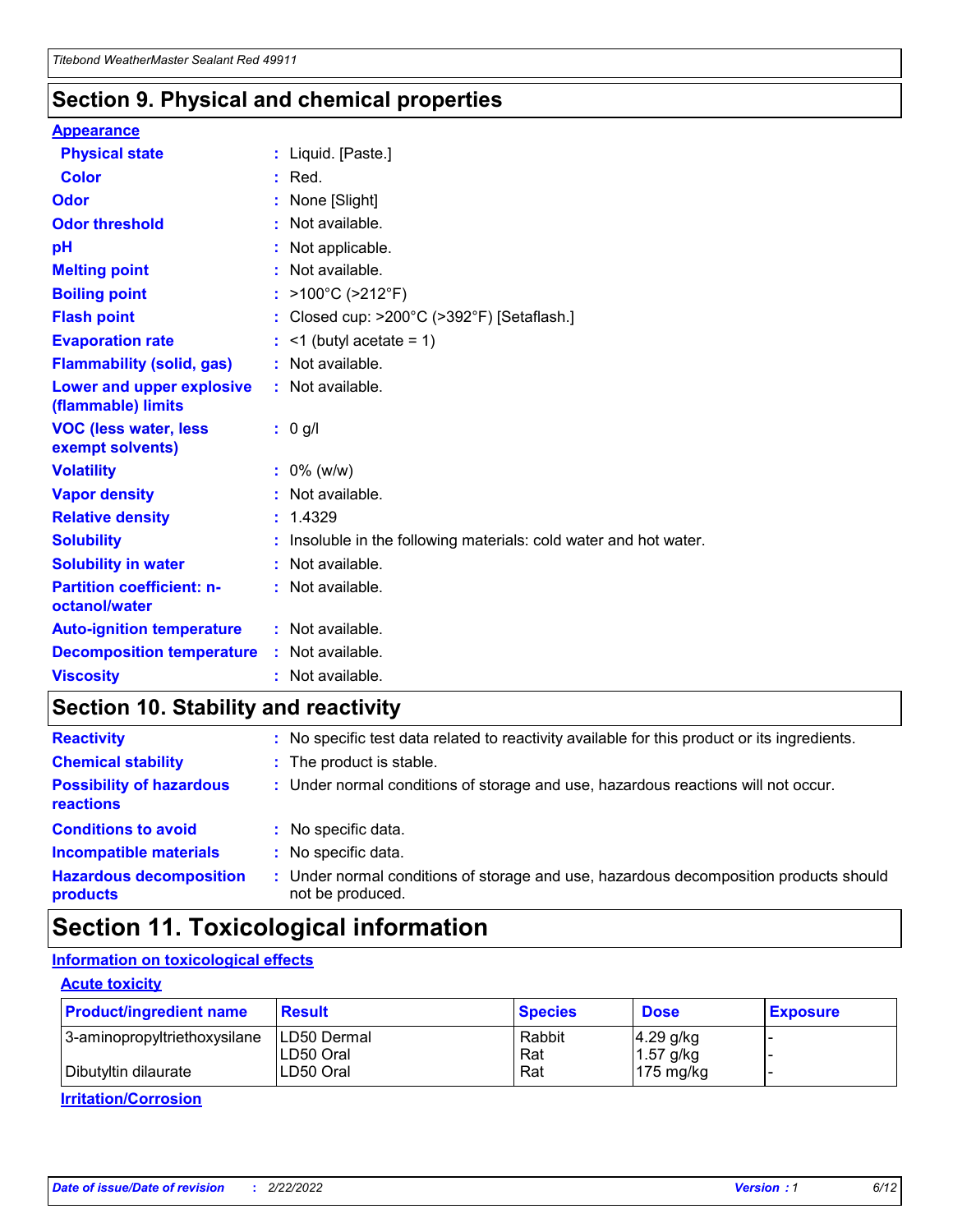## **Section 11. Toxicological information**

| <b>Product/ingredient name</b> | <b>Result</b>            | <b>Species</b> | <b>Score</b> | <b>Exposure</b>           | <b>Observation</b> |
|--------------------------------|--------------------------|----------------|--------------|---------------------------|--------------------|
| 3-aminopropyltriethoxysilane   | Eyes - Mild irritant     | Rabbit         |              | $100$ mg                  |                    |
|                                | Eyes - Severe irritant   | Rabbit         |              | 24 hours 750              |                    |
|                                |                          |                |              | ug                        |                    |
|                                | Skin - Severe irritant   | Rabbit         |              | 24 hours 5                | -                  |
| Dibutyltin dilaurate           | Eyes - Moderate irritant | Rabbit         |              | mg<br><b>24 hours 100</b> |                    |
|                                |                          |                |              | mg                        |                    |
|                                | Skin - Severe irritant   | Rabbit         |              | 500 mg                    | -                  |

### **Sensitization**

Not available.

#### **Mutagenicity**

Not available.

#### **Carcinogenicity**

Not available.

#### **Reproductive toxicity**

Not available.

#### **Teratogenicity**

Not available.

#### **Specific target organ toxicity (single exposure)**

Not available.

#### **Specific target organ toxicity (repeated exposure)**

| <b>Name</b>                                                                         |                                                                            | <b>Category</b>                                     | <b>Route of</b><br>exposure | <b>Target organs</b> |  |
|-------------------------------------------------------------------------------------|----------------------------------------------------------------------------|-----------------------------------------------------|-----------------------------|----------------------|--|
| Dibutyltin dilaurate                                                                |                                                                            | Category 1                                          |                             | respiratory system   |  |
| <b>Aspiration hazard</b><br>Not available.                                          |                                                                            |                                                     |                             |                      |  |
| <b>Information on the likely</b><br>routes of exposure                              | : Not available.                                                           |                                                     |                             |                      |  |
| <b>Potential acute health effects</b>                                               |                                                                            |                                                     |                             |                      |  |
| <b>Eye contact</b>                                                                  | : May cause eye irritation.                                                |                                                     |                             |                      |  |
| <b>Inhalation</b>                                                                   |                                                                            | : No known significant effects or critical hazards. |                             |                      |  |
| <b>Skin contact</b>                                                                 | : May cause skin irritation.                                               |                                                     |                             |                      |  |
| <b>Ingestion</b>                                                                    |                                                                            | : No known significant effects or critical hazards. |                             |                      |  |
| <b>Symptoms related to the physical, chemical and toxicological characteristics</b> |                                                                            |                                                     |                             |                      |  |
| <b>Eye contact</b>                                                                  | irritation<br>watering<br>redness                                          | : Adverse symptoms may include the following:       |                             |                      |  |
| <b>Inhalation</b>                                                                   | reduced fetal weight<br>increase in fetal deaths<br>skeletal malformations | : Adverse symptoms may include the following:       |                             |                      |  |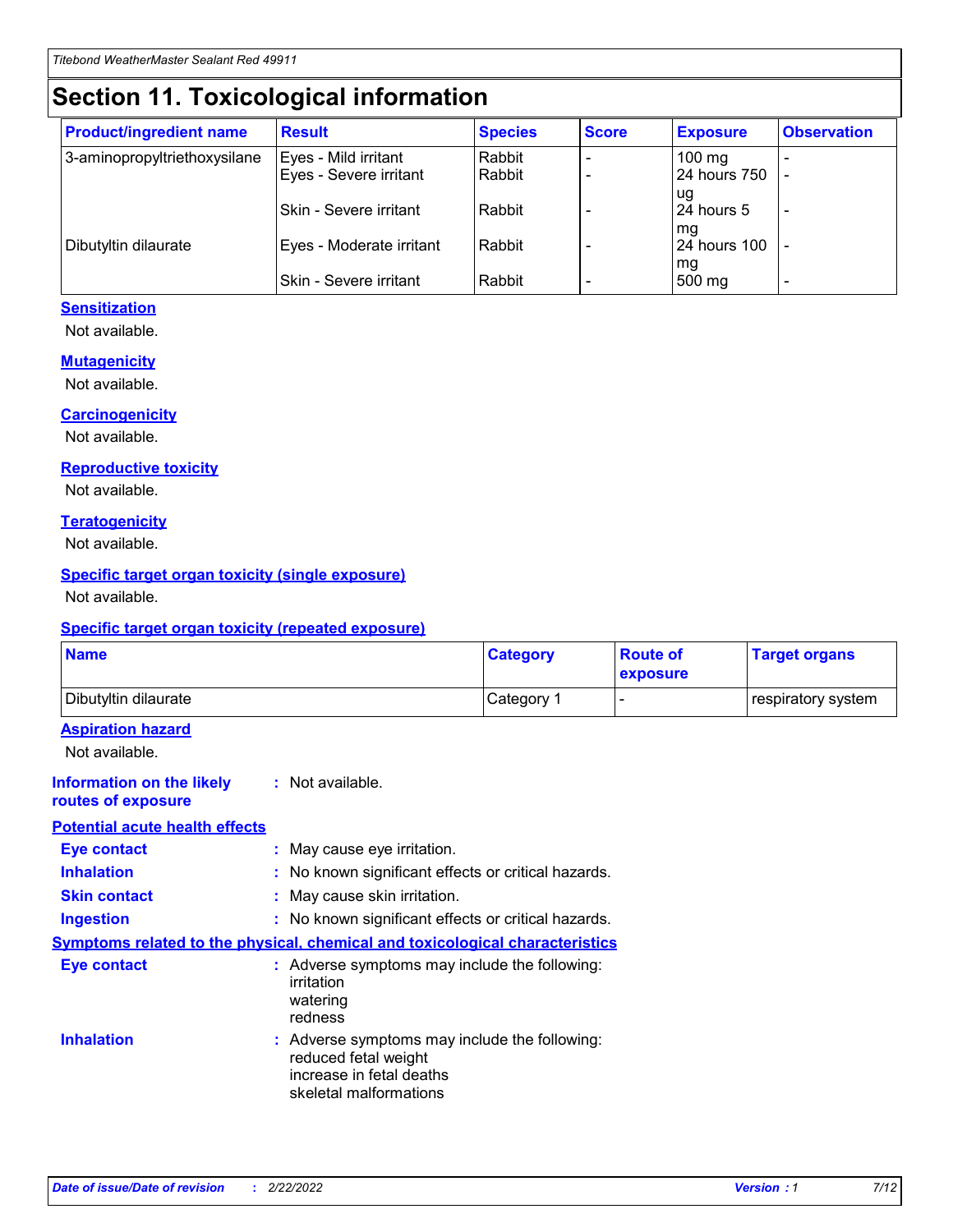## **Section 11. Toxicological information**

| <b>Skin contact</b>                     |                                                                                                          |
|-----------------------------------------|----------------------------------------------------------------------------------------------------------|
|                                         | : Adverse symptoms may include the following:<br>irritation                                              |
|                                         | redness                                                                                                  |
|                                         | reduced fetal weight                                                                                     |
|                                         | increase in fetal deaths                                                                                 |
|                                         | skeletal malformations                                                                                   |
| <b>Ingestion</b>                        | : Adverse symptoms may include the following:                                                            |
|                                         | reduced fetal weight                                                                                     |
|                                         | increase in fetal deaths                                                                                 |
|                                         | skeletal malformations                                                                                   |
|                                         | Delayed and immediate effects and also chronic effects from short and long term exposure                 |
| <b>Short term exposure</b>              |                                                                                                          |
| <b>Potential immediate</b>              | : Not available.                                                                                         |
| effects                                 |                                                                                                          |
| <b>Potential delayed effects</b>        | : Not available.                                                                                         |
| <b>Long term exposure</b>               |                                                                                                          |
| <b>Potential immediate</b>              | : Not available.                                                                                         |
| effects                                 |                                                                                                          |
| <b>Potential delayed effects</b>        | : Not available.                                                                                         |
| <b>Potential chronic health effects</b> |                                                                                                          |
| Not available.                          |                                                                                                          |
| <b>General</b>                          | : Once sensitized, a severe allergic reaction may occur when subsequently exposed to<br>very low levels. |
| <b>Carcinogenicity</b>                  | : No known significant effects or critical hazards.                                                      |
| <b>Mutagenicity</b>                     | No known significant effects or critical hazards.                                                        |
| <b>Teratogenicity</b>                   | May damage the unborn child.                                                                             |
| <b>Developmental effects</b>            | No known significant effects or critical hazards.                                                        |
| <b>Fertility effects</b>                | : May damage fertility.                                                                                  |
| <b>Numerical measures of toxicity</b>   |                                                                                                          |
| <b>Acute toxicity estimates</b>         |                                                                                                          |
|                                         |                                                                                                          |

Not available.

## **Section 12. Ecological information**

#### **Toxicity**

| <b>Product/ingredient name</b> | <b>Result</b>                     | <b>Species</b>                       | <b>Exposure</b> |
|--------------------------------|-----------------------------------|--------------------------------------|-----------------|
| Dibutyltin dilaurate           | Chronic EC10 > 2 mg/l Fresh water | Algae - Scenedesmus<br>I subspicatus | l 96 hours      |

### **Persistence and degradability**

| <b>Product/ingredient name</b> | Test                                                                           | <b>Result</b>  |                   | <b>Dose</b> | <b>Inoculum</b>         |
|--------------------------------|--------------------------------------------------------------------------------|----------------|-------------------|-------------|-------------------------|
| Dibutyltin dilaurate           | OECD 301F<br>Ready<br>Biodegradability -<br>Manometric<br>Respirometry<br>Test | 23 % - 28 days |                   |             |                         |
| <b>Product/ingredient name</b> | <b>Aquatic half-life</b>                                                       |                | <b>Photolysis</b> |             | <b>Biodegradability</b> |
| Dibutyltin dilaurate           |                                                                                |                |                   |             | Inherent                |

### **Bioaccumulative potential**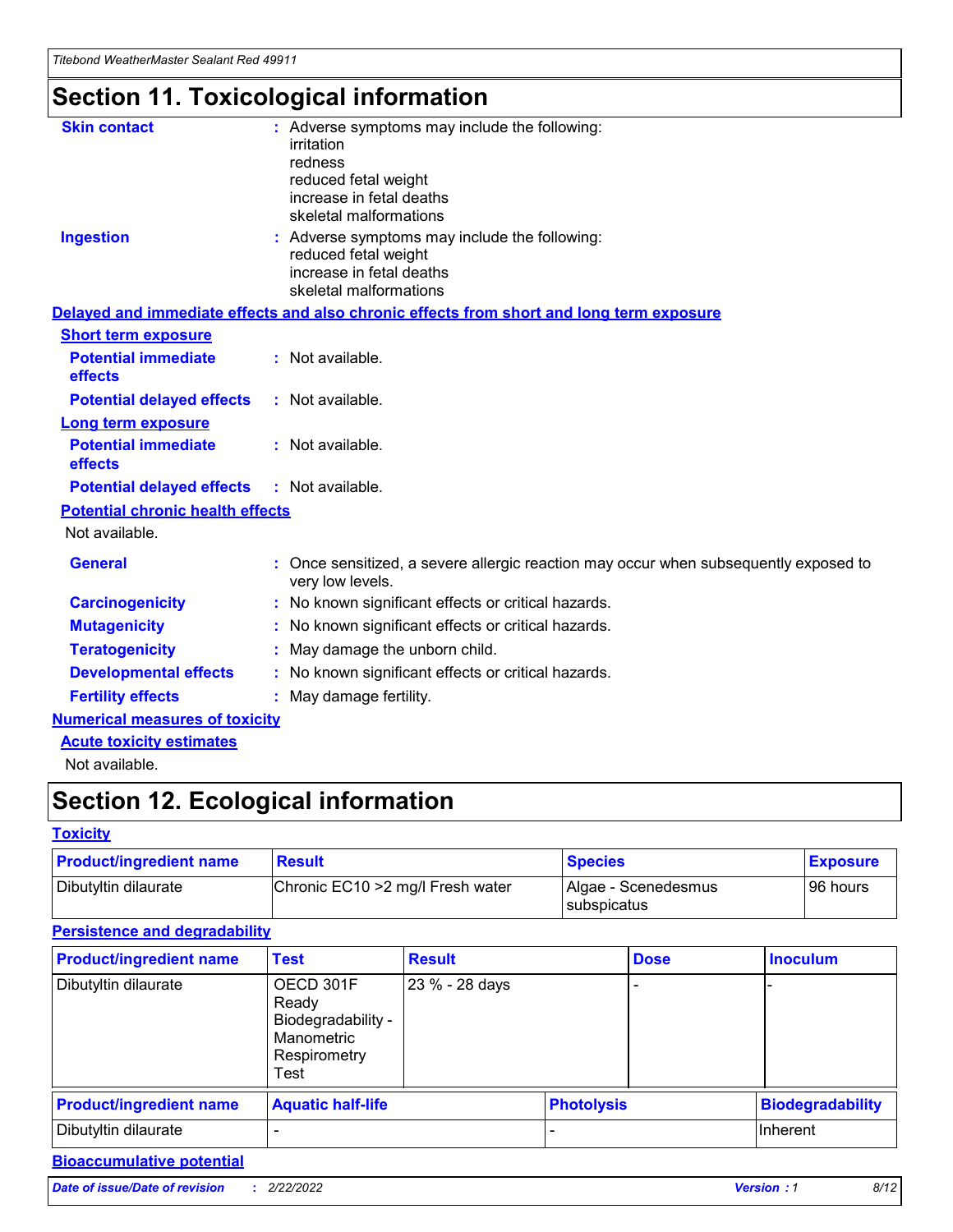## **Section 12. Ecological information**

| <b>Product/ingredient name</b>                       | ∣LoqP <sub>ow</sub> | <b>BCF</b>  | <b>Potential</b> |
|------------------------------------------------------|---------------------|-------------|------------------|
| 3-aminopropyltriethoxysilane<br>Dibutyltin dilaurate | 1.1<br>4.44         | 3.4<br>2.91 | low<br>low       |

#### **Mobility in soil**

| <i></i>                                                       |                                                     |
|---------------------------------------------------------------|-----------------------------------------------------|
| <b>Soil/water partition</b><br>coefficient (K <sub>oc</sub> ) | : Not available.                                    |
| <b>Other adverse effects</b>                                  | : No known significant effects or critical hazards. |

### **Section 13. Disposal considerations**

|  | <b>Disposal methods</b> |  |
|--|-------------------------|--|

**Disposal methods** : The generation of waste should be avoided or minimized wherever possible. Disposal of this product, solutions and any by-products should at all times comply with the requirements of environmental protection and waste disposal legislation and any regional local authority requirements. Dispose of surplus and non-recyclable products via a licensed waste disposal contractor. Waste should not be disposed of untreated to the sewer unless fully compliant with the requirements of all authorities with jurisdiction. Waste packaging should be recycled. Incineration or landfill should only be considered when recycling is not feasible. This material and its container must be disposed of in a safe way. Care should be taken when handling emptied containers that have not been cleaned or rinsed out. Empty containers or liners may retain some product residues. Avoid dispersal of spilled material and runoff and contact with soil, waterways, drains and sewers.

## **Section 14. Transport information**

|                                      | <b>DOT</b><br><b>Classification</b> | <b>TDG</b><br><b>Classification</b> | <b>Mexico</b><br><b>Classification</b> | <b>ADR/RID</b>           | <b>IMDG</b>              | <b>IATA</b>              |
|--------------------------------------|-------------------------------------|-------------------------------------|----------------------------------------|--------------------------|--------------------------|--------------------------|
| <b>UN number</b>                     | Not regulated.                      | Not regulated.                      | Not regulated.                         | Not regulated.           | Not regulated.           | Not regulated.           |
| <b>UN proper</b><br>shipping name    | $\qquad \qquad \blacksquare$        |                                     |                                        |                          |                          |                          |
| <b>Transport</b><br>hazard class(es) | $\blacksquare$                      | $\blacksquare$                      | $\blacksquare$                         | $\overline{\phantom{a}}$ | $\blacksquare$           | $\blacksquare$           |
| <b>Packing group</b>                 | $\overline{\phantom{a}}$            | $\overline{\phantom{0}}$            | $\overline{\phantom{0}}$               | -                        | $\overline{\phantom{0}}$ | $\overline{\phantom{a}}$ |
| <b>Environmental</b><br>hazards      | No.                                 | No.                                 | No.                                    | No.                      | No.                      | No.                      |

### **Section 15. Regulatory information**

#### **U.S. Federal regulations**

#### **SARA 302/304**

#### **Composition/information on ingredients**

No products were found.

**SARA 304 RQ :** Not applicable.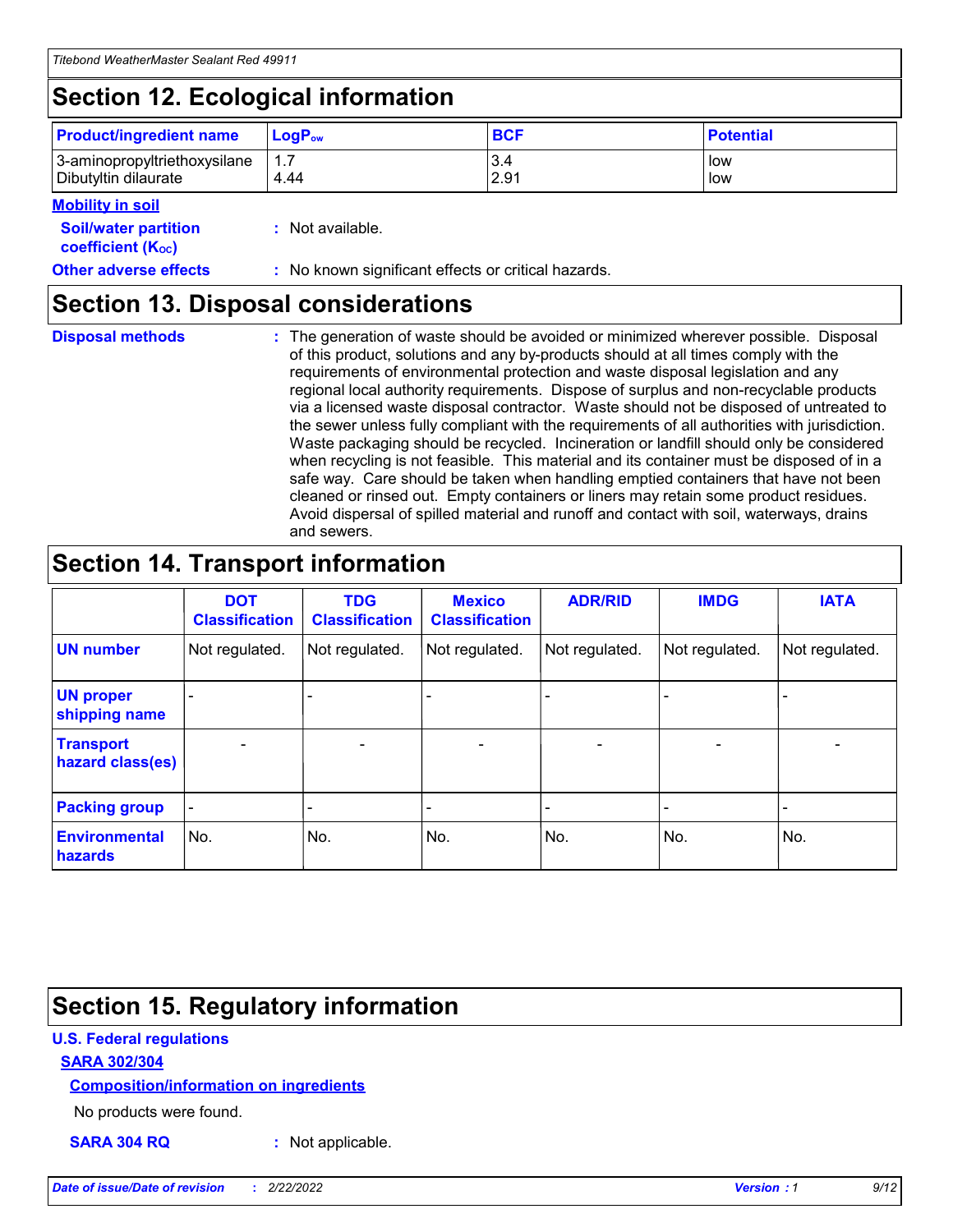## **Section 15. Regulatory information**

#### **SARA 311/312**

**Classification :** EYE IRRITATION - Category 2B SKIN SENSITIZATION - Category 1 TOXIC TO REPRODUCTION (Fertility) - Category 1B TOXIC TO REPRODUCTION (Unborn child) - Category 1B

#### **Composition/information on ingredients**

| <b>Name</b>                  | $\frac{9}{6}$ | <b>Classification</b>                                                                                            |
|------------------------------|---------------|------------------------------------------------------------------------------------------------------------------|
| 3-aminopropyltriethoxysilane | $\leq$ 3      | <b>FLAMMABLE LIQUIDS - Category 4</b><br><b>ACUTE TOXICITY (oral) - Category 4</b>                               |
|                              |               | SKIN IRRITATION - Category 2<br>EYE IRRITATION - Category 2A                                                     |
| Dibutyltin dilaurate         | ≤0.3          | ACUTE TOXICITY (oral) - Category 3<br>SKIN CORROSION - Category 1C                                               |
|                              |               | SERIOUS EYE DAMAGE - Category 1<br>SKIN SENSITIZATION - Category 1<br><b>GERM CELL MUTAGENICITY - Category 2</b> |
|                              |               | TOXIC TO REPRODUCTION (Fertility) - Category 1B<br>TOXIC TO REPRODUCTION (Unborn child) - Category 1B            |
|                              |               | SPECIFIC TARGET ORGAN TOXICITY (REPEATED<br>EXPOSURE) (respiratory system) - Category 1                          |

#### **State regulations**

| <b>Massachusetts</b> | : None of the components are listed. |
|----------------------|--------------------------------------|
| <b>New York</b>      | : None of the components are listed. |
| <b>New Jersey</b>    | : None of the components are listed. |
| <b>Pennsylvania</b>  | : None of the components are listed. |

#### **California Prop. 65**

**A** WARNING: This product can expose you to methanol, which is known to the State of California to cause birth defects or other reproductive harm. For more information go to www.P65Warnings.ca.gov.

| <b>Ingredient name</b> | No significant risk Maximum<br>level | acceptable dosage<br>level |
|------------------------|--------------------------------------|----------------------------|
| methanol               |                                      | Yes.                       |

#### **International regulations**

**Chemical Weapon Convention List Schedules I, II & III Chemicals** Not listed.

#### **Montreal Protocol**

Not listed.

**Stockholm Convention on Persistent Organic Pollutants**

Not listed.

### **UNECE Aarhus Protocol on POPs and Heavy Metals**

Not listed.

#### **Inventory list**

### **China :** All components are listed or exempted.

**United States TSCA 8(b) inventory :** All components are active or exempted.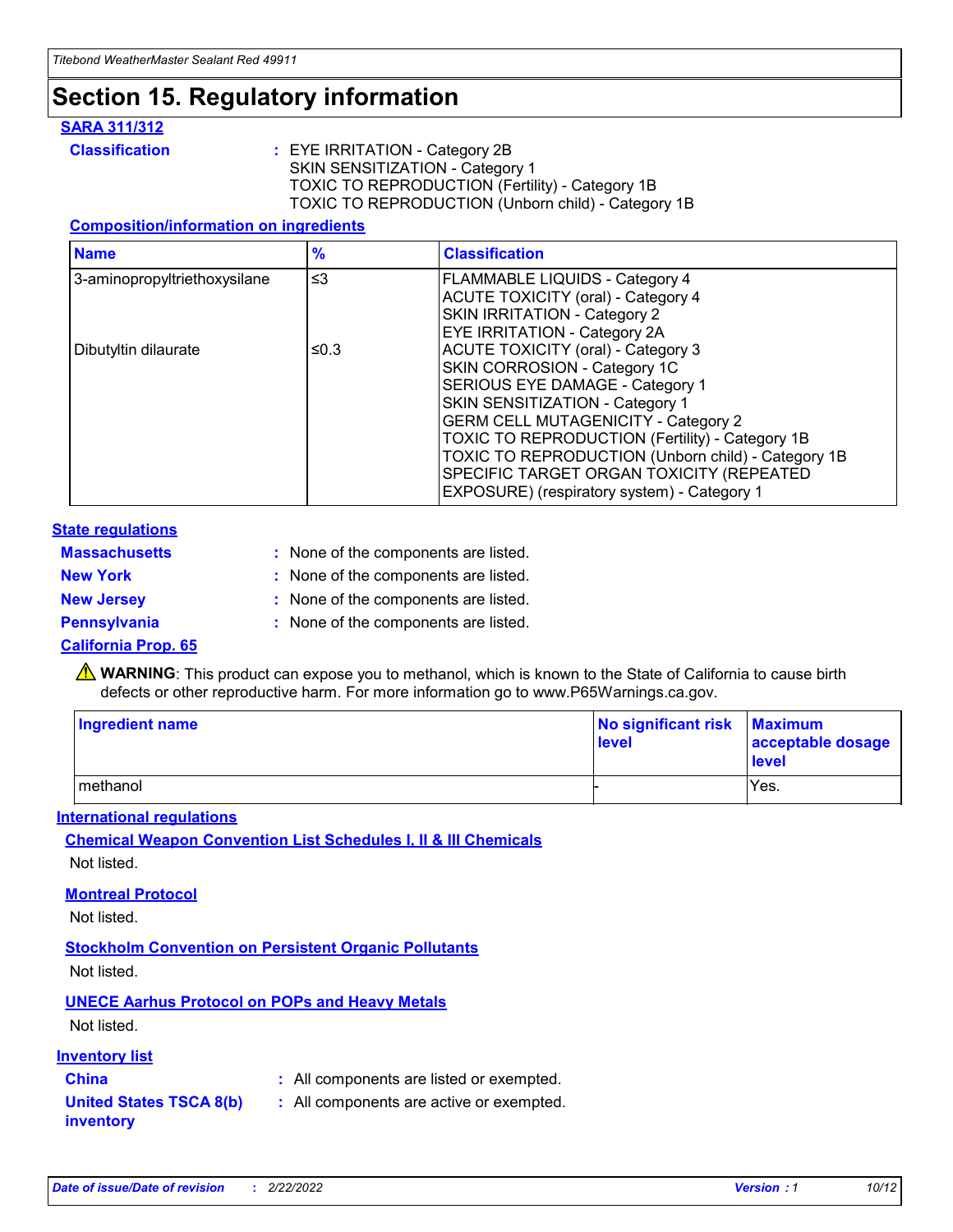## **Section 16. Other information**

**Hazardous Material Information System (U.S.A.)**



**Caution: HMIS® ratings are based on a 0-4 rating scale, with 0 representing minimal hazards or risks, and 4 representing significant hazards or risks. Although HMIS® ratings and the associated label are not required on SDSs or products leaving a facility under 29 CFR 1910.1200, the preparer may choose to provide them. HMIS® ratings are to be used with a fully implemented HMIS® program. HMIS® is a registered trademark and service mark of the American Coatings Association, Inc.**

**The customer is responsible for determining the PPE code for this material. For more information on HMIS® Personal Protective Equipment (PPE) codes, consult the HMIS® Implementation Manual.**

#### **National Fire Protection Association (U.S.A.)**



**Reprinted with permission from NFPA 704-2001, Identification of the Hazards of Materials for Emergency Response Copyright ©1997, National Fire Protection Association, Quincy, MA 02269. This reprinted material is not the complete and official position of the National Fire Protection Association, on the referenced subject which is represented only by the standard in its entirety.**

**Copyright ©2001, National Fire Protection Association, Quincy, MA 02269. This warning system is intended to be interpreted and applied only by properly trained individuals to identify fire, health and reactivity hazards of chemicals. The user is referred to certain limited number of chemicals with recommended classifications in NFPA 49 and NFPA 325, which would be used as a guideline only. Whether the chemicals are classified by NFPA or not, anyone using the 704 systems to classify chemicals does so at their own risk.**

#### **Procedure used to derive the classification**

|                                                                                                                    | <b>Classification</b>                                                                                                                                                                                                                                                                                                                                                                                                                                                                                                                                         | <b>Justification</b>                                                     |
|--------------------------------------------------------------------------------------------------------------------|---------------------------------------------------------------------------------------------------------------------------------------------------------------------------------------------------------------------------------------------------------------------------------------------------------------------------------------------------------------------------------------------------------------------------------------------------------------------------------------------------------------------------------------------------------------|--------------------------------------------------------------------------|
| EYE IRRITATION - Category 2B<br>SKIN SENSITIZATION - Category 1<br>TOXIC TO REPRODUCTION (Fertility) - Category 1B | TOXIC TO REPRODUCTION (Unborn child) - Category 1B                                                                                                                                                                                                                                                                                                                                                                                                                                                                                                            | Expert judgment<br>Expert judgment<br>Expert judgment<br>Expert judgment |
| <b>History</b>                                                                                                     |                                                                                                                                                                                                                                                                                                                                                                                                                                                                                                                                                               |                                                                          |
| Date of printing                                                                                                   | : 4/22/2022                                                                                                                                                                                                                                                                                                                                                                                                                                                                                                                                                   |                                                                          |
| Date of issue/Date of<br>revision                                                                                  | : 2/22/2022                                                                                                                                                                                                                                                                                                                                                                                                                                                                                                                                                   |                                                                          |
| Date of previous issue                                                                                             | : No previous validation                                                                                                                                                                                                                                                                                                                                                                                                                                                                                                                                      |                                                                          |
| <b>Version</b>                                                                                                     | : 1                                                                                                                                                                                                                                                                                                                                                                                                                                                                                                                                                           |                                                                          |
| <b>Key to abbreviations</b>                                                                                        | $:$ ATE = Acute Toxicity Estimate<br><b>BCF</b> = Bioconcentration Factor<br>GHS = Globally Harmonized System of Classification and Labelling of Chemicals<br>IATA = International Air Transport Association<br>IBC = Intermediate Bulk Container<br><b>IMDG = International Maritime Dangerous Goods</b><br>LogPow = logarithm of the octanol/water partition coefficient<br>MARPOL = International Convention for the Prevention of Pollution From Ships, 1973<br>as modified by the Protocol of 1978. ("Marpol" = marine pollution)<br>UN = United Nations |                                                                          |